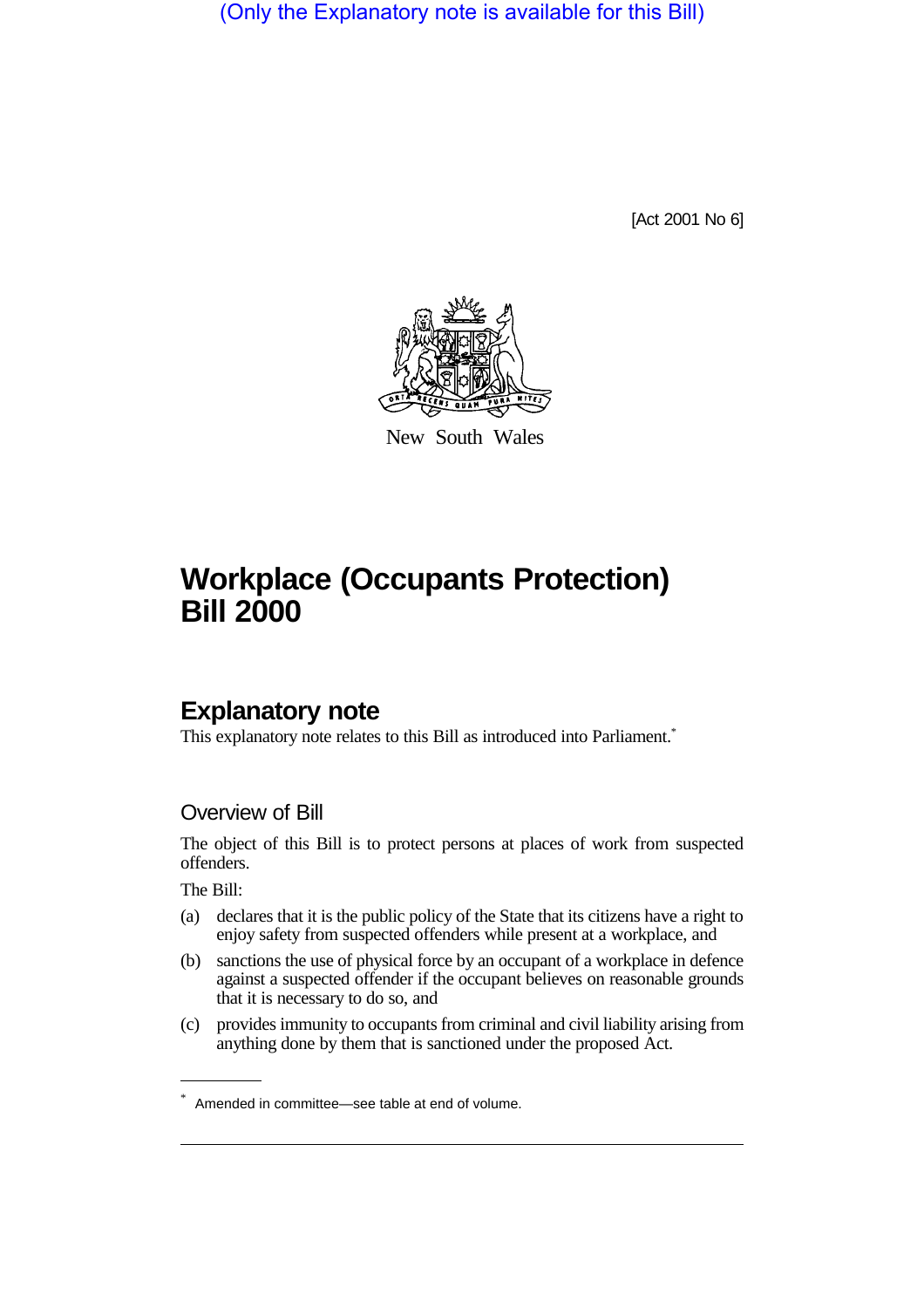Workplace (Occupants Protection) Bill 2000 [Act 2001 No 6]

Explanatory note

#### Outline of provisions

#### **Part 1 Preliminary**

**Clause 1** sets out the name (also called the short title) of the proposed Act.

**Clause 2** provides for the commencement of the proposed Act on a day to be appointed by proclamation.

**Clause 3** defines certain words and expressions used in the proposed Act.

**Clause 4** defines who is a *suspected offender* for the purposes of the proposed Act.

**Clause 5** provides that notes in the proposed Act do not form part of it.

#### **Part 2 Use of force to prevent attack**

**Clause 6** declares that it is the public policy of the State that its citizens have a right to enjoy safety from suspected offenders while at a workplace.

**Clause 7** enables an occupant of a workplace to act in self-defence against a suspected offender if the occupant believes on reasonable grounds that it is necessary to do so.

**Clause 8** enables an occupant to act in defence of another person at the workplace against a suspected offender if the occupant believes on reasonable grounds that it is necessary to do so.

**Clause 9** enables an occupant to use such force against a suspected offender as is reasonable in defence of any property of, or within, the workplace if the occupant believes on reasonable grounds that it is necessary to do so.

**Clause 10** provides that the test as to whether reasonable grounds exist is to be determined having regard to the belief of the occupant, based on the circumstances as the occupant perceived them to be.

**Clause 11** places the onus on the prosecution of proving, beyond reasonable doubt, that the occupant did not have the belief alleged, or that the grounds for the occupant's belief were not reasonable grounds.